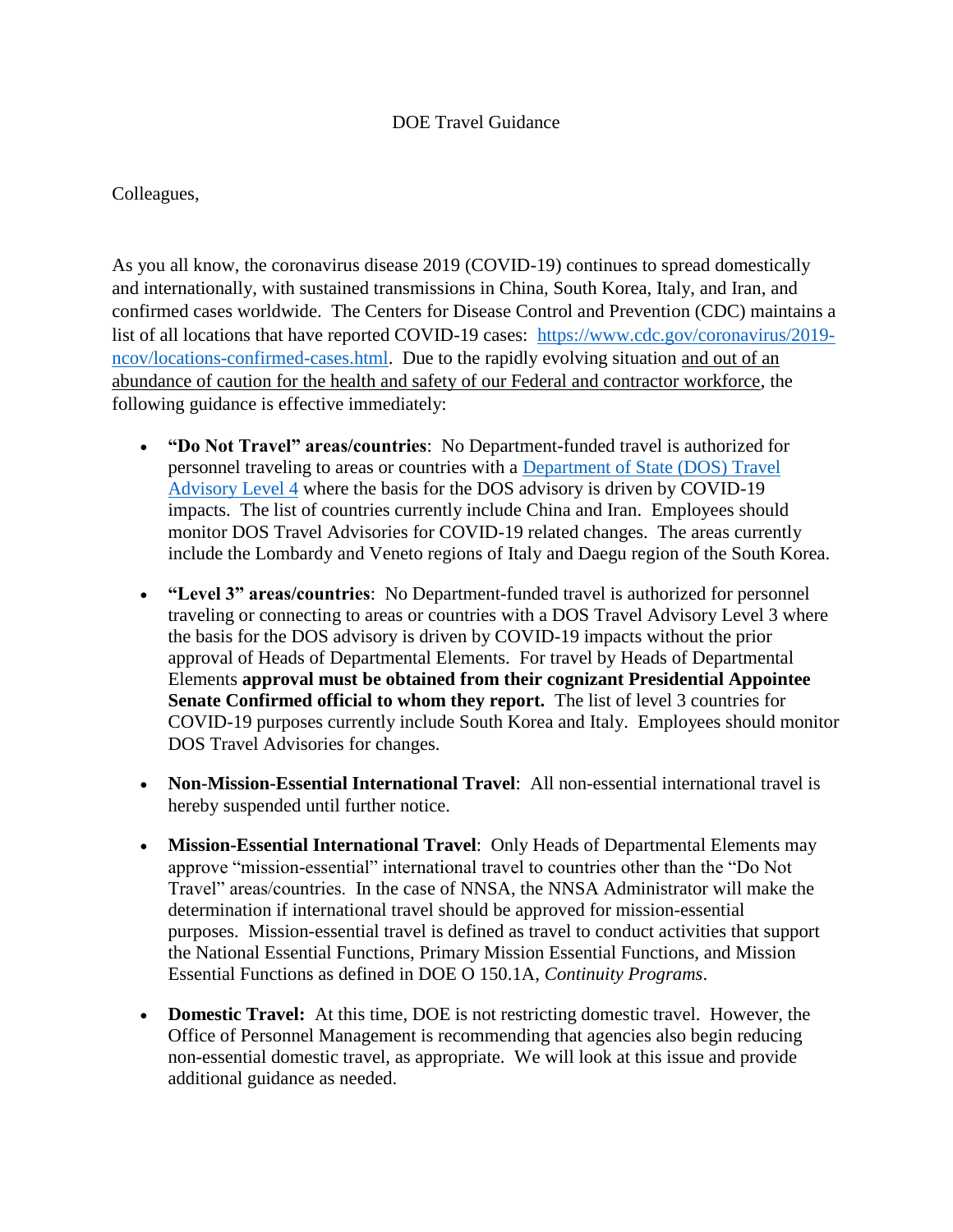- **to National Laboratories, NNSA Plants, and other Contractors**: Non-DOE funded work **Non-Department-Funded Work (e.g., Strategic Partnership Project activities); guidance**  should follow the DOE policy and any additional restrictions placed on travel by the other agency, or the entity funding and sponsoring the SPP work.
- **Return from DOS Level 4 Travel Advisory Locations**: Any Federal travelers States in order to monitor their health. Department of Defense travelers will follow DoD- issued guidance. These employees should not report to work until they have contacted their supervisor and worked out leave durations and other arrangements. Employees should seek medical advice if they get sick with a fever, cough, or have difficulty breathing. Federal schedule to accommodate the 14-day period. If the traveler does not have a telework agreement, supervisors should consider granting Weather and Safety Leave (WSL) to facilitate the employee's self-quarantine. Any contractor, including Management and (CO) for guidance prior to returning to work. Additional guidance for contractors will be (Headquarters and Field Office employees) currently returning from or transiting through a [DOS Travel Advisory Level 4 area/country,](https://travel.state.gov/content/travel/en/traveladvisories/traveladvisories.html/) based on COVID-19 impacts, for either official or personal travel, are strongly urged to self-quarantine for 14 days after return to the United travelers with a telework agreement in place should work with their supervisor on a telework Operating (M&O) contractors, whose personnel and/or subcontractors are returning from such travel are asked to coordinate with their respective programmatic Contracting Officer issued by the appropriate DOE authorities.
	- **Hosting International Travelers in the United States for DOE Business:** Please defer all in-person visits from or meetings with visitors, who reside in or have recently visited DOS Travel Advisory Level 3 or 4 areas/countries, based on COVID-19 impacts, until further notice.
	- **Hosting International Conferences/Large Meetings**: Review all large events, location) currently planned overseas for the next 60 days. Cancellation must be cleared workshops, or conferences (i.e., more than 30 people traveling from more than one and pre-approved by the responsible Head of Departmental Element.
	- **Hosting Conferences/Large Meetings within CONUS**: Review all large events, location) currently planned for the next 60 days. Cancellation must be cleared and preworkshops, or conferences (i.e., more than 30 people traveling from more than one approved by the responsible Head of Departmental Element.
	- **Other Items:** 
		- The Office of Naval Reactors (NA-30) will follow Department of Defense-issued guidance on foreign travel.
		- DOE personnel who are stationed overseas should follow Department of State Chief of Mission guidance.
		- whenever possible, if employees are reluctant to travel. For contractors and their Federal supervisors are encouraged to take into account individual employee preferences when assigning mission-essential travel, and to seek volunteers, employees, those decisions are left to the contractors, consistent with the terms of